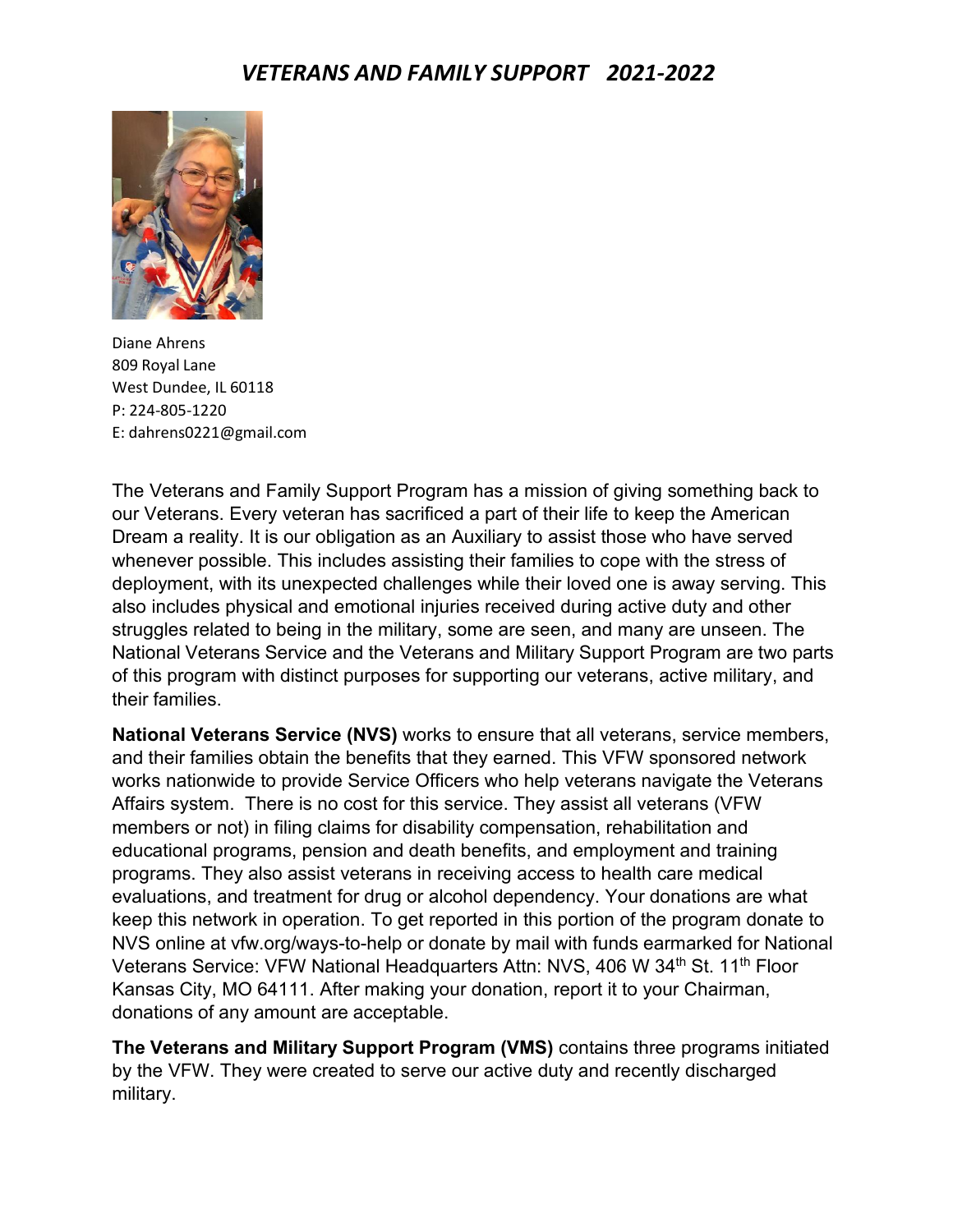- **Military Assistance Program (MAP)** provides financial assistance to Posts, Districts and Departments that are sponsoring military send offs, homecomings or other get togethers such as baby showers for veterans and their spouses. It will also assist with postage for Posts & Auxiliaries that are participating in Adopt-A-Unit. Guidelines for applying for these funds can be received from the VFW Veterans & Military Support Office @ 816-756-3390
- **UNMET NEEDS** provides grants up to \$1,500 to meet expenses for those actively serving in the military. It was developed to help military families through a financial crisis. Military families could qualify for a grant to help pay for necessities such as rent car repairs, utilities, and food. To learn more about the program visit vfw.org/assistance/financial-grants, (with many of our National Guard serving FULL time, this would be a great way to assist families, you can reach out to your local FRG/Family Readiness Group)
- **VFW "Sports Clips Help a HERO SCHOLARSHIP"** awards scholarships of up to \$5,000 to qualifying veterans and service members to help them complete their educational goals without incurring excessive debt. More information can be found at vfw.org/student-veterans-support.

These programs help to meet needs of our military and their families with the day-today trials of serving, and the adjustments when a soldier returns from deployment.

Donate online at vfw.org/ways-to-help, selecting **VETERANS & MILITARY SUPPORT** click "Contribute". To donate by mail, send the funds to:

VFW National Headquarters

attn: Veterans & Family Support

406 W  $34<sup>th</sup>$  St., 9<sup>th</sup> floor

Kansas City MO 64111 and then report to your Chairperson, any amount is acceptable.

#### **Veteran & Military Suicide Prevention and Mental Health Awareness**

Make a difference in the life of a veteran or service member in crisis by educating yourself and others about the warning signs of suicide.

- **The Veterans Crisis Line** connects veterans in crisis and their families and friends with qualified, caring Department of Veterans Affairs responders thru a confidential toll-free hotline online chat, or text. Veterans and their loved ones can:
- **Call 1-800-273-8255 and Press 1**
	- **Chat online at veteranscrisisline.net**
	- **Send a text message to 838255**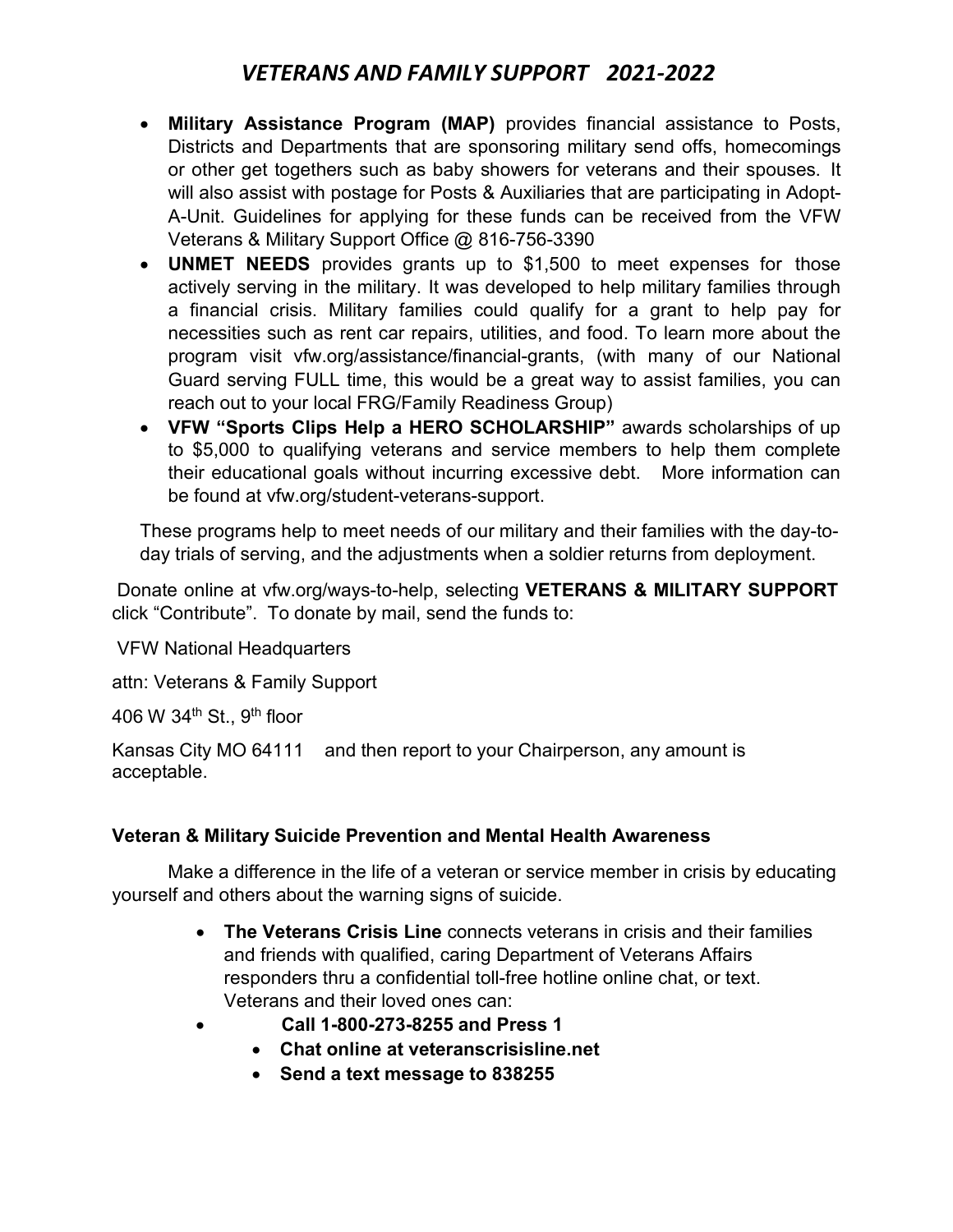Confidential support is available 24 hours a day, 7 days a week, 365 days a year. Support for deaf and hard of hearing individuals is available.

**TIP:** add the Veterans Crisis Line number as a contact in your cell phone for easy referral.

**The Veteran & Military Suicide Awareness Blue Teardrop sticker** is the VFW Auxiliary's symbol to give this issue the attention it so desperately needs. Wear the teardrop to open a conversation, when asked, share it is to create awareness for veteran and military suicide. Download the Veteran & Military Suicide Awareness Blue Teardrop Sticker template at vfwauxiliaryy.org/resources.

#### **MENTAL WELLNESS SUPPORT AND RESOURCES**

A staggering 20 veterans commit suicide each day, and the VFW and the VFW Auxiliary are committed to helping change the conversation and stigma surrounding mental health in the United States. Change the stigma, improve research, support your community, and explore treatment options at the resources below:

- **The Campaign to change Direct/** changedirection.org
- **Give An Hour/** giveanhour.org
- **Patients like Me/**patientslikeme.com/join/vfw
- **One Mind/**onemind.org
- **The Elizabeth Dole Foundation/**elizabethdolefoundation.org
- **Help Heal Veterans (Therapeutic Craft Kits)** healvets.org
- **Veterans Voices Writing Project/**veteransvoices.org
- **Road Home Program/**roadhomeprogram.org 312- 942-8387(VETS)/RUSH Center of Excellence for Veterans & their families
- **Coaching into Care(VA) 1-888-823-7458**

When you participate in any type of suicide awareness program, which would include your local and district meetings, or one involving the community, please report this under Other Veterans & Family Support. You can use the resources above to promote suicide awareness. These groups are trying to change the stigma of mental health issues and promote research and treatment options for those affected.

#### **SUPPORT FOR VETERAN & MILITARY CAREGIVERS**

Caregiver for a veteran is a role that many parents spouses, children and other family members and friends have taken. The VA Caregivers Support Line is answered by licensed professionals who can connect callers with several different services**, 1-855- 260-3274** or more information is available at **caregiver.va.gov.** If you are now in the role of a veteran's caregiver consider using these resources for support. As an Auxiliary, you can offer your support to those in this role. Host a luncheon, mail a thank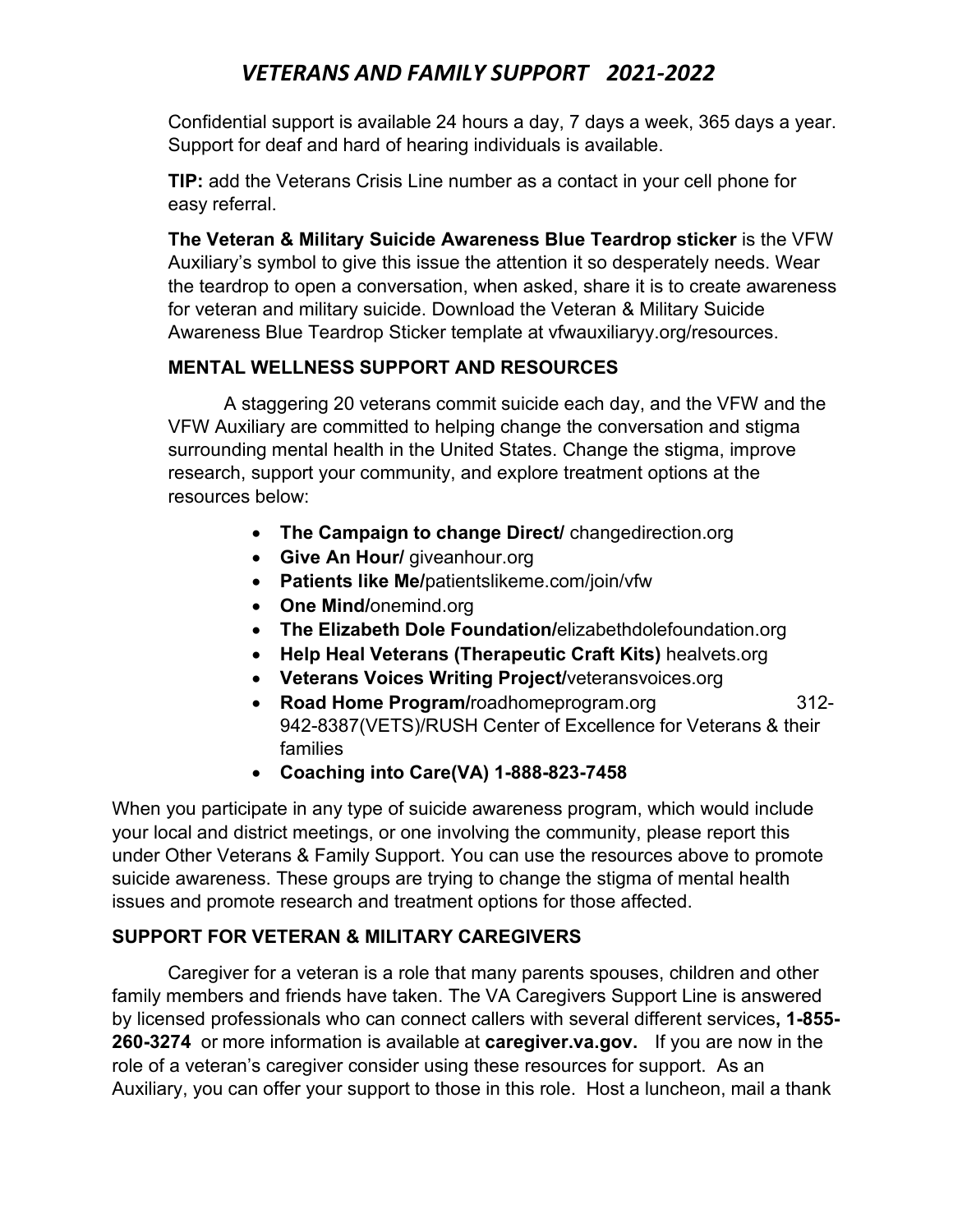you card, send a gift card for personal care or give them a phone call to let them know that you appreciate them for serving our veterans. National Family Caregivers Month is observed each November and May is Military Caregiver Month. Be sure to follow up and report that under Other Veterans & Family Support. Caregiver Services available from the VA's Caregiver Support Line:

- Adult Day health care centers
- Home-based primary care
- Home hospice care
- Homemaker and Home Health aide Program
- Home telehealth
- Respite Care
- Skilled home care

#### **EDUCATION, PROMOTION AND PUBLICDITY**

When we take time to educate the community about our many important programs that help veterans and their families, we create an opportunity to join with other organizations. Promote the Veterans & Military Support Programs to local civic, faith based and school related groups. Publicize what your auxiliary is doing to support our veterans. Newspapers, social media and speaking at local functions are just some ways you can educate your communities on these projects and encourage groups to work with your auxiliary and VFW. Together we can succeed in the fight to keep our veterans and military lives physically and mentally whole.

#### **Possible Community Partners**

- **Salvation Army**
- **Alpha Beta Clubs in local high schools**
- **Scout groups**
- **Church youth groups**
- **Senior Center @ local Park Districts**
- **Local businesses**
- **Chamber of Commerce**
- **Rotary & Lions Clubs** (like to have speakers at their meetings)
- **Community college, veterans' groups**

**When thinking about Veterans & Family Support, I gravitate to family, what keeps our Veterans strong is the family, their purpose, those to come home to. Auxiliaries are reaching out, looking for ways to serve our young veterans our increasing number of women veterans also. MY CHALLENGE FOR YOU IS: Veterans Baby Showers. This can be accomplished in many ways, the VA**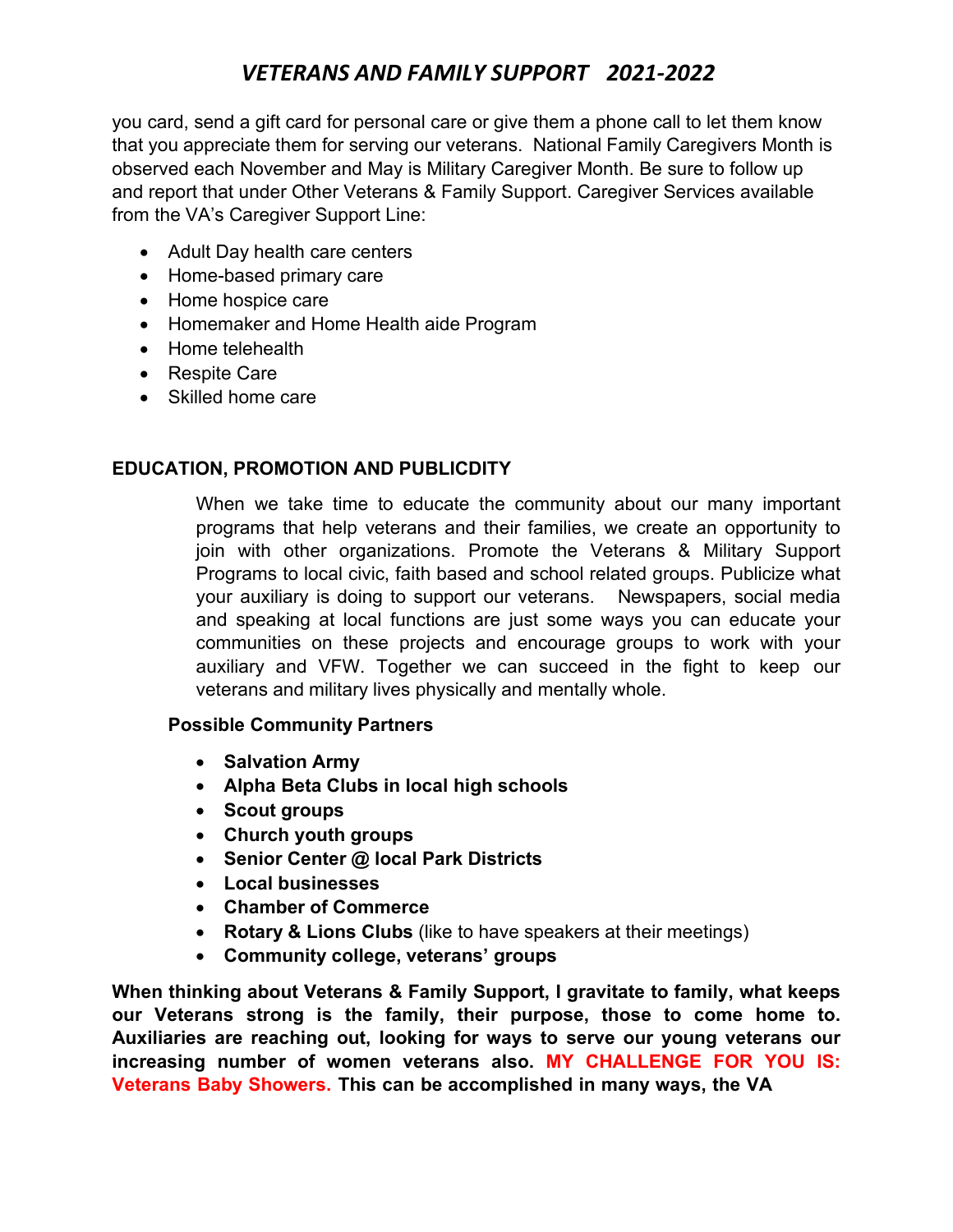**Women Veterans Clinics and the VA Transition Care Management Programs are in touch with young veterans recently discharged and often beginning a new season of family. Baby Showers are also a great way to reach out to community to get them involved thru the local Salvation Army, and Senior Centers often have quilters or knitters looking for outlets for the beautiful items they are making. School and church groups are often willing to have a diaper & baby wipes drive or even make a wish list and have the Auxiliary set up outside of Walmart with Buddy Poppies and give customers a list to pick an item or two from to donate to the shower. It really encourages the community when they see what the Auxiliary is doing to serve our Veterans. The key is to reach out to your local VA facility, work with them, remember the importance of keeping the veteran's information confidential. You can begin with collecting needed items and making the available for new parents at no cost. Car seats are first on the list to be able to bring the newborn home, Pack-n-Plays or play yards with a bassinette are so versatile. Of course, diapers, onesies, blankets, the possibilities are almost endless. All items need to be new, because of COVID, BUT MOST IMPORTANTLY WE WANT TO HONOR OUR VETERANS. Gently used items can be implemented in a veterans closet type resource. (Note: Women Veterans that are expecting stay in contact with a social worker at the VA, however they receive Maternity care outside of the VA)**

#### DEPARTMENT AWARDS

#### **Auxiliaries**

- **1. A citation to every auxiliary that is reported in all three parts of the program by December 32, 2021.**
- **2. A citation to every auxiliary that gives a suicide awareness workshop to the public or in an auxiliary meeting. Report must be submitted to Department Chairperson by March 31, 2022**
- **3. An award to the Auxiliary Chairperson with the best promotion of the VFW Program presented to the public through media (newspapers, radio, TV, etc) or presentations given to a civic, educational, or other organization. Report must be submitted to Chairperson by March 31 2022.**

#### **Districts**

- **1. A citation to every district that is 100% reported in each part of the program by December 31, 2021**
- **2. An Award to the District Chairman with the best promotion of the VFW Program. Report must be submitted to the Chairperson by March 31, 2022**

#### **National Awards**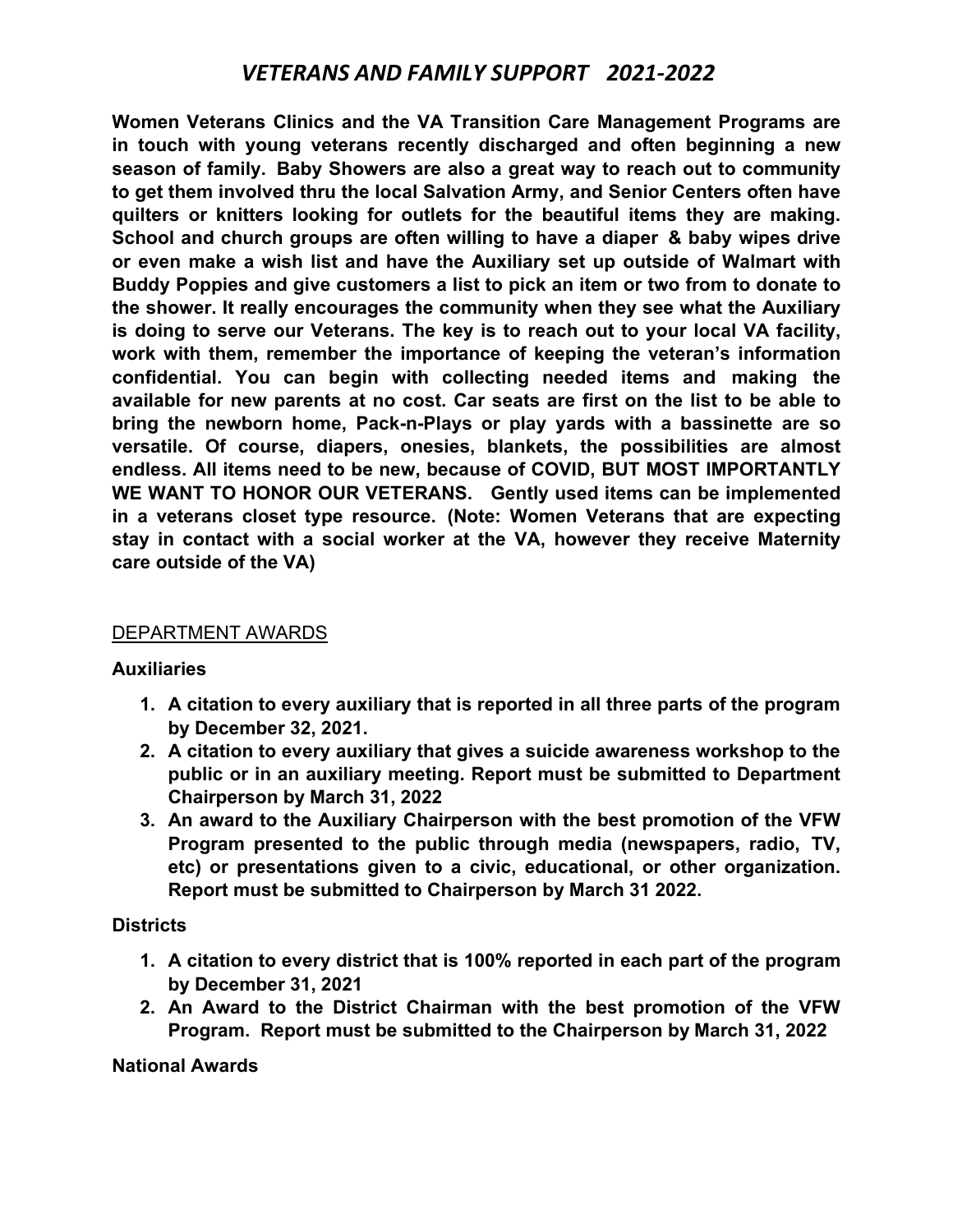**1. A citation will be mailed to every Auxiliary, District and Department that donated a minimum of \$25.00 to the VFW Foundation earmarked for Unmet Needs-Hunger between July 1, 2021 and April 31, 2022.**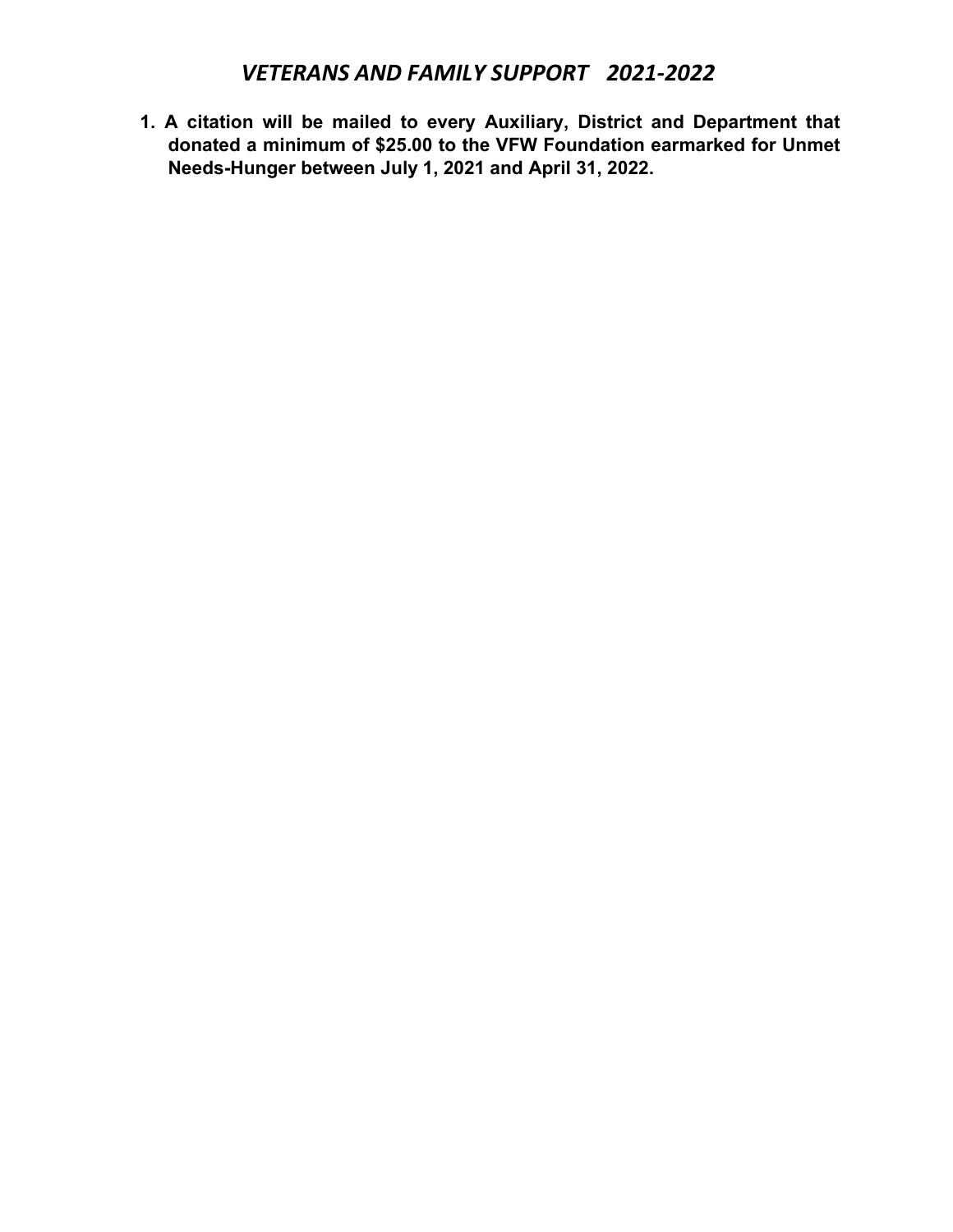# *Excited for the Red,White and Blue! Get*

A national anthem singing contest for youth ages six to16.

#### **CONTEST ELIGIBILITY**

- Open to youth ages six to16 years at the time of local entry.
- Contestant must be a U.S. citizen or U.S. national.
- Contestant does not have to be related to a VFW or VFW Auxiliary member to participate, but must live or attend school in the same state as the sponsoring VFW Auxiliary.

#### **CONTEST RULES**

- Video of contestant solo vocal perfomance of "The Star-Spangled Banner" must be recorded between July 1, 2020 and March 31, 2021.
- Contestant shall state name and age prior to vocal performance.
- Contestant may sing a cappella, with backing tracks or instruments.
- Contestant may sing in the arrangement and genre of their choice.
- Contestant may **NOT** change the words.
- Complete and sign contest entry form.
- Parent/Guardian signature required on entry form.

#### **NATIONAL AWARDS**

- One winner in each of the 10 National Auxiliary Program Divisions will receive a \$100 Visa gift card.
- One national winner will be selected from the 10 National Auxiliary Program Division winners. • The national winner will receive an additional \$1,000 Visa gift card.

### **CONTESTANT SUBMISSION DEADLINE**

March 31: Entry deadline to VFW Auxiliary.\*

Video must be saved to a DVD or flash drive, or uploaded to an online video platform (e.g. YouTube or Vimeo) and submitted with completed entry form to a local Auxiliary for judging.

Maximum one entry per contestant. VFW Auxiliary is not responsible for incomplete, lost, late, misdirected or poor quality video entries. All scores are final as received from the judges. Falsifying information on the entry form is reason for immediate disqualification. All contestants agree to abide by the contest rules *Anyviolation of these rulesshall be cause for immediate disqualification and forfeiture of award.*

### **JUDGING AND AUXILIARY DEADLINES**

Entry will be judged on vocal ability, mastery of lyrics, originality or interpretation and entertainment value.

*One winner from each VFW Auxiliary advances to the Districtcompetition (if applicable).* April 10: Local VFW Auxiliary and District judging complete.

*One winner from each District (if applicable) advances to the Departmentcompetition.* April 15: Local VFW Auxiliary and District (if applicable) winners to Department (state) Youth Activities Chairman for judging.\*

*One winner from each Department advances to the National Auxiliary Program Division competition.* May 5: VFW Auxiliary Department (state) winners due to VFW Auxiliary National Headquarters.\*

June: National Auxiliary Program Division winners selected in each of the 10 Auxiliary Program Divisions.

July: One national winner selected from the National Auxiliary Program Division winners.

**Winners will be notified the week of August 9, 2021 via the email address provided on the winners' entry form.**

*\* required deadlines*